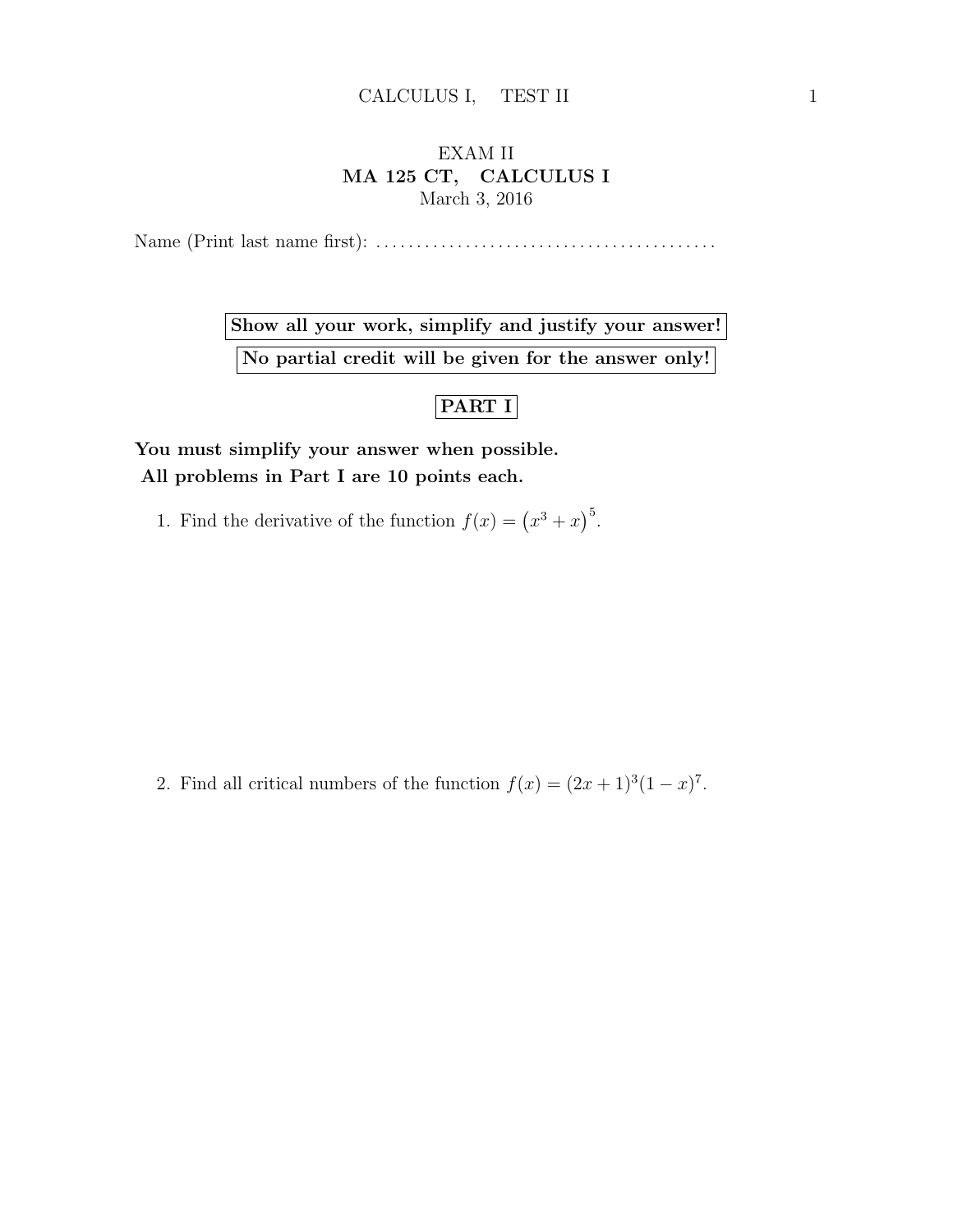3. Find the absolute maximum and minimum of the function  $f(x) = x^4 - 2x^2$  on the interval [-2, 2].

4. Verify that the conditions of the Mean Value Theorem hold. Next find the number  $\boldsymbol{c}$  which satisfies the conclusion of the Mean Value Theorem for the function  $f(x) = x^5$  on the interval [0, 1].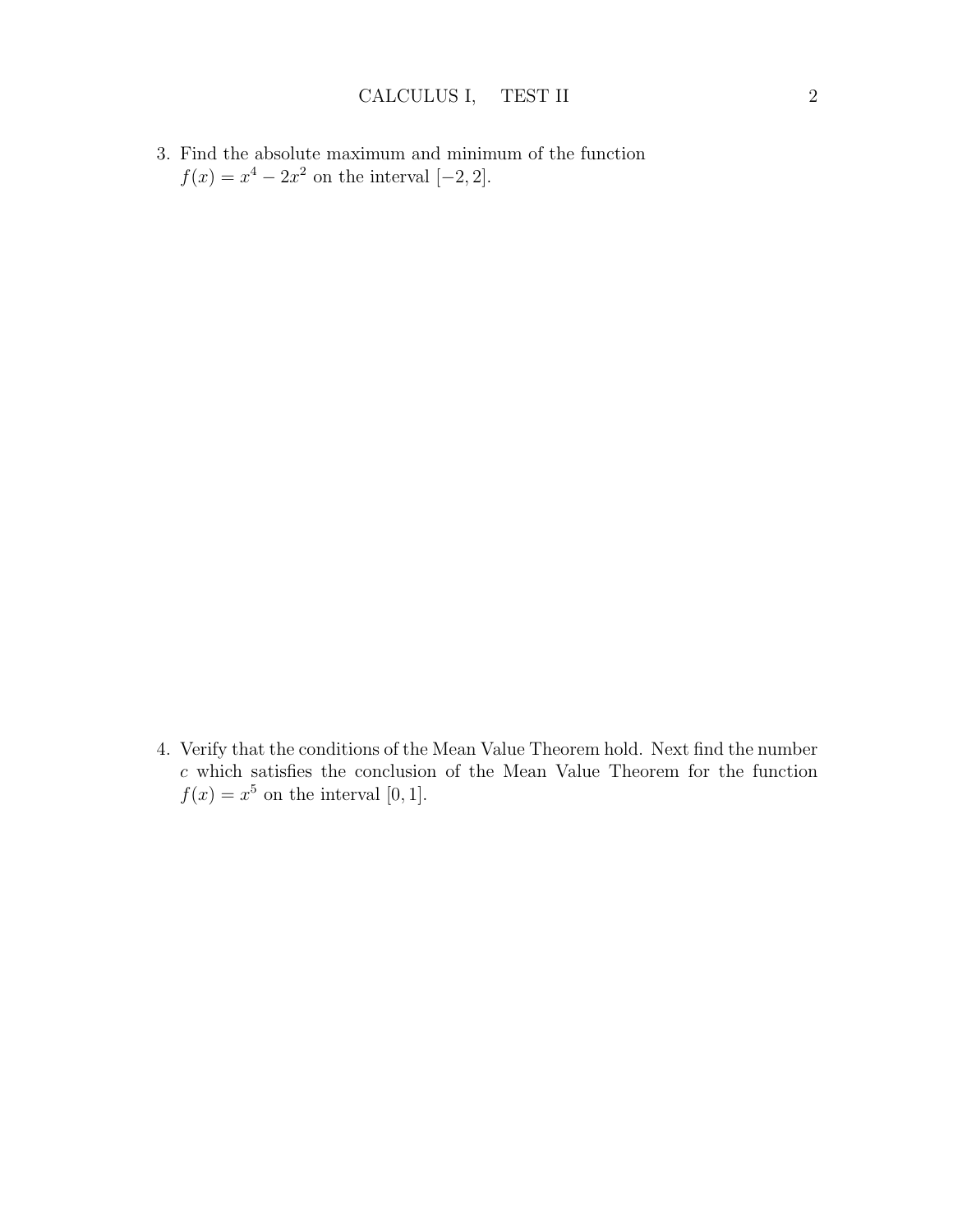5. Show that the equation  $f(x) = x^7 + x^3 + x + 5 = 0$  has exactly one solution. Hint: first show that there is at least one solution. Next show that two distinct solutions is impossible.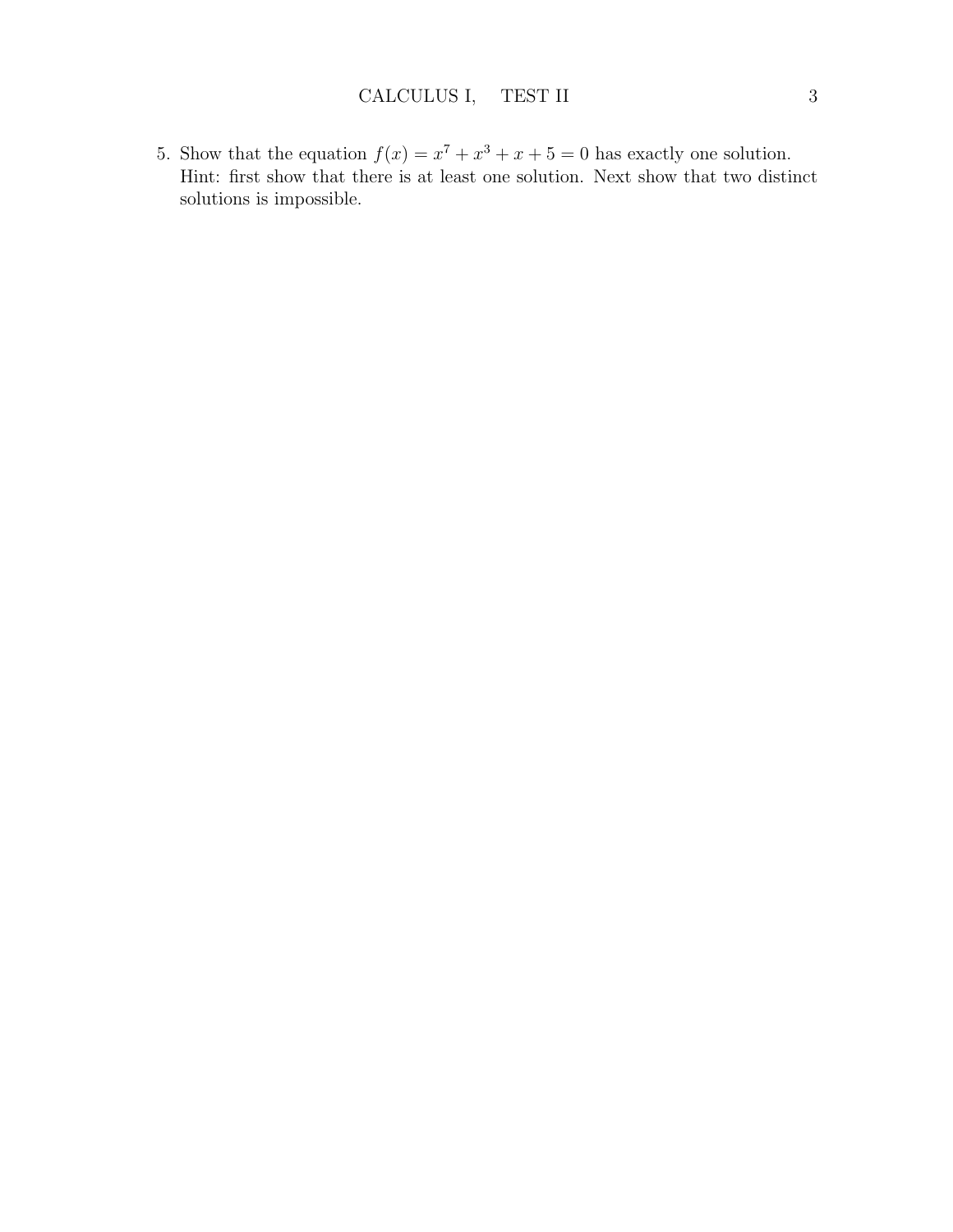6. Suppose that the **derivative** of a function  $f(x)$  is given by the graph below.



(a) Use the graph to read off all critical numbers and which of them is the x-coordinate of a local max or a local min of the function  $f(x)$ .

(b) At which x is the function  $f(x)$  most rapidly increasing?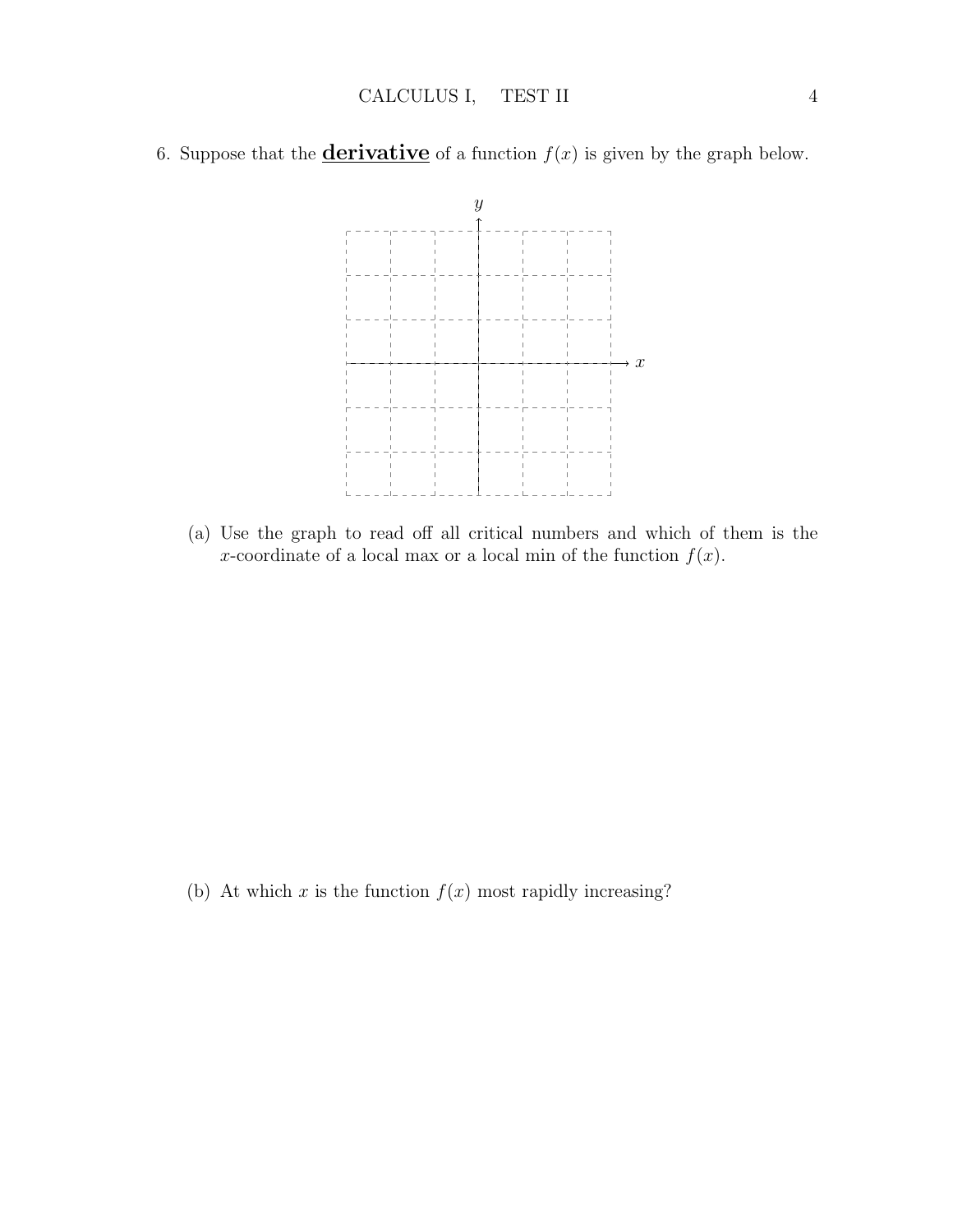## PART II

7. [10 points] Suppose you are asked to design a rectangular box of volume 1  $m^3$ of minimal surface area if one side of the base is twice as long as the second side of the base. State the dimensions of the box of minimal surface area. Hint: draw a box with dimensions of the base  $x$  and  $2x$ , and height  $y$  so that its volume  $V = 2x^2y$ . Then compute the area of all sides (including top and bottom); add these and minimize this function.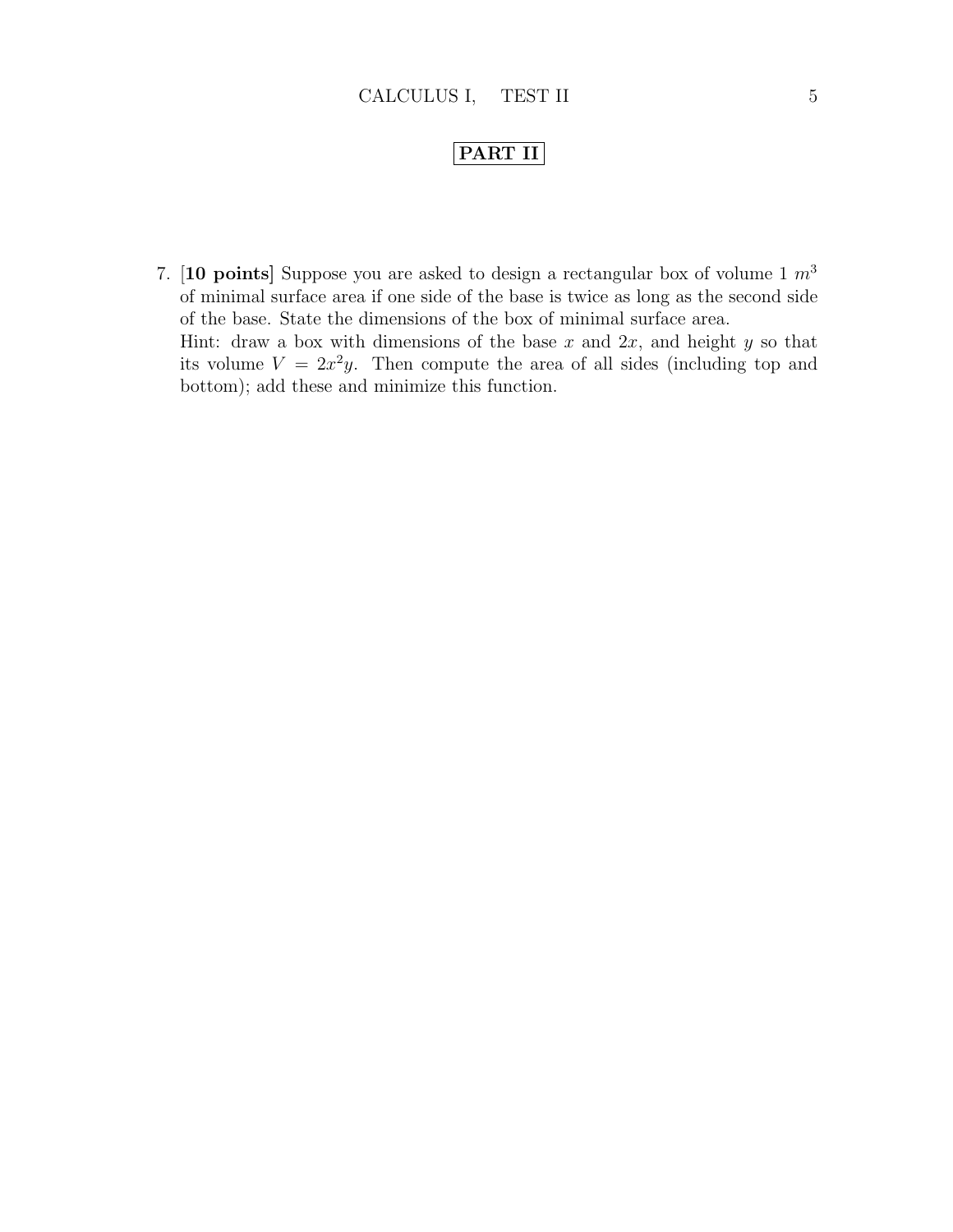- 8. **[20 points]** Use calculus to graph the function  $f(x) = \frac{1+x^2}{1-x^2}$  $\frac{1+x}{1-x^2}$ . Indicate
	- $x$  and  $y$  intercepts,
	- vertical and horizontal asymptotes (if any),
	- in/de-creasing; local/absolute max/min (if any).

You must show work to justify your graph and conclusions. You can use decimal numbers to plot points (but mark them with exact values).